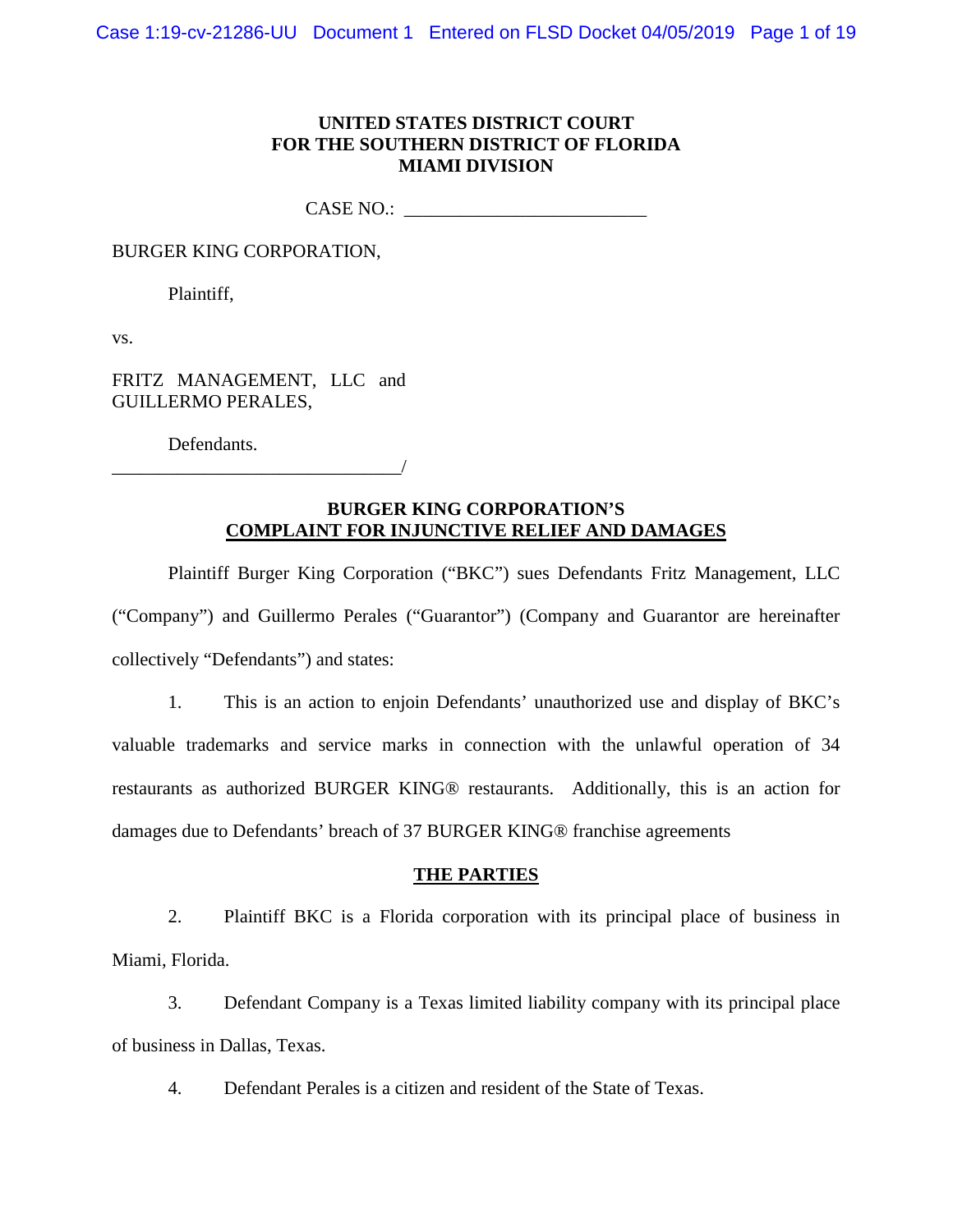### **JURISDICTION AND VENUE**

5. BKC operates and franchises restaurants throughout the United States. BKC's franchise operations are conducted and supervised from its world headquarters located in Miami, Florida. The parties have carried on a continuous course of direct communications by mail and by telephone through BKC's World Headquarters in Miami, Florida.

6. The course of dealing between BKC and its franchisees, including Defendants, shows that decision-making authority is vested in BKC's World Headquarters in Miami, Florida.

7. Defendants negotiated with BKC in Miami, Florida for the acquisition of longterm franchise agreements with the knowledge that they would benefit from their affiliation with BKC.

8. Defendants voluntarily entered into franchise relationships with BKC which envisioned continuing and wide-reaching contacts with BKC in Florida, including regulation of their franchised businesses from BKC's World Headquarters in Miami, Florida.

9. Defendants have purposefully availed themselves of the benefits and protection of Florida law by entering into franchise and other agreements with BKC which expressly provide that Florida law will govern any disputes among the parties.

10. Defendants have breached contracts required to be performed, in part, in Florida and causing injury to BKC in Florida by failing to operate and maintain the BURGER KING® Restaurants in accordance with the standards and specifications established by BKC, and by conducting themselves in a manner that is deleterious and reflects unfavorably on them and the BURGER KING® Brand.

11. This Court has jurisdiction over this action based upon:

(a) Section 39 of the Lanham Act, 15 U.S.C. 1121, and 28 U.S.C. 1331, 1337,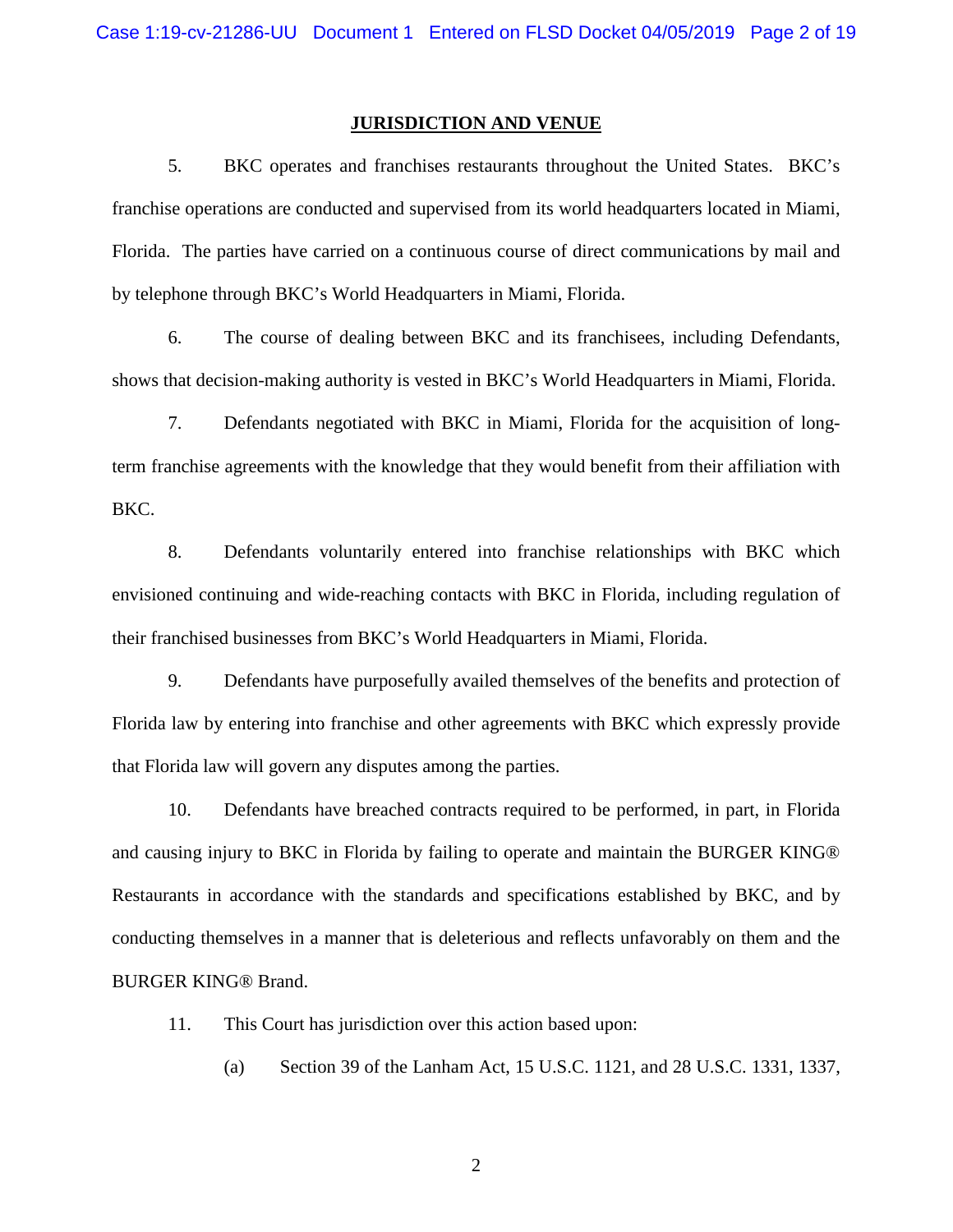and 1338 (a), for the claims arising out of Defendants' violations of Sections 32 and 43(a) of the Lanham Act, 15 U.S.C. 1114 and 1125(a);

- (b) 28 U.S.C. 1338(b), and the doctrine of supplemental jurisdiction as codified in 28 U.S.C. 1367, for the claims arising out of Defendants' common law unfair competition and Defendants' breach of contract; and
- (c) 28 U.S.C. § 1332 as the parties are citizens of different states and the amount in controversy exceeds \$75,000.00.

12. Venue is proper in the Southern District of Florida pursuant to 28 U.S.C. § 1391 as a substantial part of the events and omissions giving rise to BKC's claims occurred within this judicial district. Additionally, the parties have agreed that this Court shall have exclusive jurisdiction regarding the claims asserted in this suit.

13. Defendants have agreed in writing that in any litigation to enforce the terms of the franchise agreements between BKC and Defendants, BKC, as the prevailing party, shall be paid by Defendants all costs, including attorneys' fees, incurred as a result.

14. BKC has engaged undersigned counsel and has agreed to pay counsel reasonable attorneys' fees for all services rendered in this action and otherwise in connection with enforcing the agreements between BKC and Defendants.

15. All conditions precedent to the institution of this action have been satisfied, discharged, excused, and/or waived.

### **THE BKC MARKS**

16. To identify the source, origin, and sponsorship of BKC's facilities, products, and services, BKC has extensively employed, caused to be advertised, and publicized throughout the United States certain distinctive symbols as trademarks and service marks (the "BKC Marks").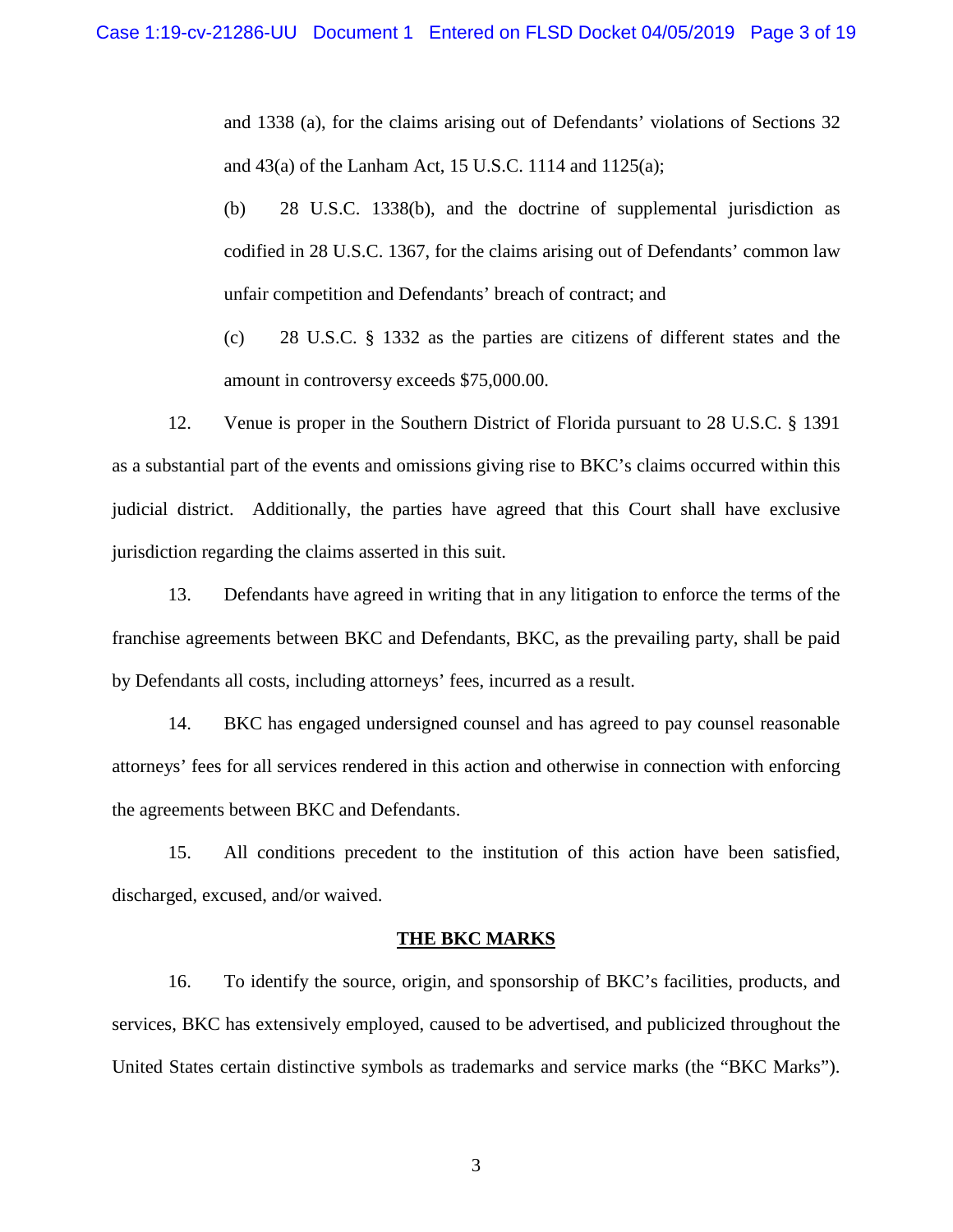BKC was the first to adopt and use the BKC Marks as trademarks and service marks, and all right, title, and interest to the BKC Marks and the design, decor, and image of BURGER KING® Restaurants remain vested solely in BKC.

17. BKC operates and franchises BURGER KING® Restaurants using the BKC Marks on signs, menu boards, posters, translights, uniforms, plates, cups, tray liners, and other items, and in advertising to the public through television, radio, and print media.

18. Set forth below is an abbreviated listing of the BKC Marks registered in the United States Patent and Trademark Office:

| <b>Reg. No.</b> | <b>Mark</b>                      | <b>Issue Date</b>           |
|-----------------|----------------------------------|-----------------------------|
| 0782990         | HOME OF THE WHOPPER              | 1965 (renewed through 2025) |
| 0869775         | <b>BURGER KING</b>               | 1969 (renewed through 2029) |
| 0899775         | <b>WHOPPER</b>                   | 1970 (renewed through 2020) |
| 0901311         | <b>BURGER KING logo</b>          | 1970 (renewed through 2020) |
| 1057250         | <b>BURGER KING logo</b>          | 1977 (renewed through 2027) |
| 1081348         | <b>HAVE IT YOUR WAY</b>          | 1978 (renewed through 2028) |
| 1550398         | <b>CROISSAN'WICH</b>             | 1989 (renewed through 2019) |
| 2428846         | <b>BURGER KING Crescent Logo</b> | 2001 (renewed through 2021) |

19. The registrations of the BKC Marks are currently in full force and effect, and BKC has given notice to the public of the registration of the BKC Marks as provided in 15 U.S.C. §1111. BKC owns each of the registrations for the BKC Marks listed above. BKC has the exclusive right to use the BKC Marks in the United States.

20. Pursuant to franchise agreements between BKC and its franchisees, BKC grants its franchisees a limited license and authority to use and display the BKC Marks, but only in such manner, and at such locations and times, as are expressly authorized by BKC. In no event is a franchisee authorized to use the BKC Marks after the expiration or termination of its franchise. Such unauthorized use is expressly prohibited under the terms of all BKC franchise agreements, including Defendants' BURGER KING® Restaurant Franchise Agreements with BKC.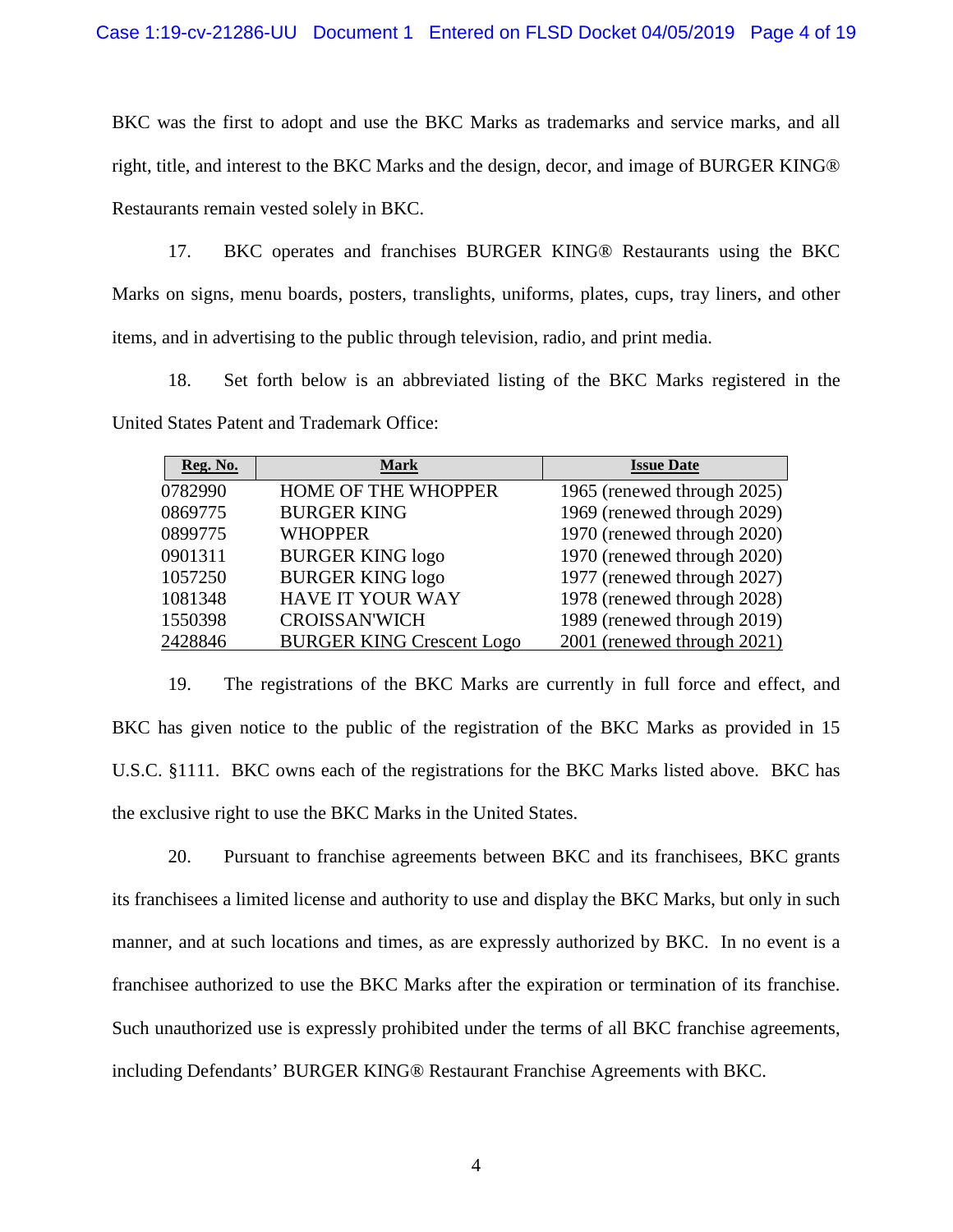21. BKC's products bearing the BKC Marks are offered and sold in interstate commerce.

22. BKC and its franchisees have spent many millions of dollars in the United States and abroad advertising and promoting BKC's restaurants, services, and products.

23. The substantial investment made in the BKC Marks has resulted in valuable good will for the BKC Marks and for the restaurants, products, and services bearing those marks. BKC products and services have met with popular approval and, as a result of BKC's extensive sales, advertising, promotion, and publicity, the public is familiar with the BKC Marks. The products and services associated with the BKC Marks are understood by the public to be produced, marketed, sponsored, supplied by, and/or affiliated with BKC.

### **THE BURGER KING SYSTEM**

24. BKC has developed a comprehensive restaurant operating system for all BKC franchisees in order to protect the image of BURGER KING® Restaurants and to ensure uniform, high quality standards. The detailed specifications and procedures of the "Burger King System" are set forth in BKC's Manual of Operating Data (the "OPS Manual").

25. Every BKC franchisee is required by its franchise agreement to operate its franchise in accordance with the specifications and procedures contained in the OPS Manual. The OPS Manual sets forth in detail the mandatory BKC restaurant operating standards, specifications, and procedures, including rules governing areas such as food preparation and handling, cleanliness, health, sanitation, quality, and speed of service. In addition to these strict quality, service, and cleanliness requirements, the OPS Manual prescribes specified training procedures to ensure that these requirements are met. The OPS Manual is a confidential BKC document which a franchisee is permitted to have only during the term of the franchise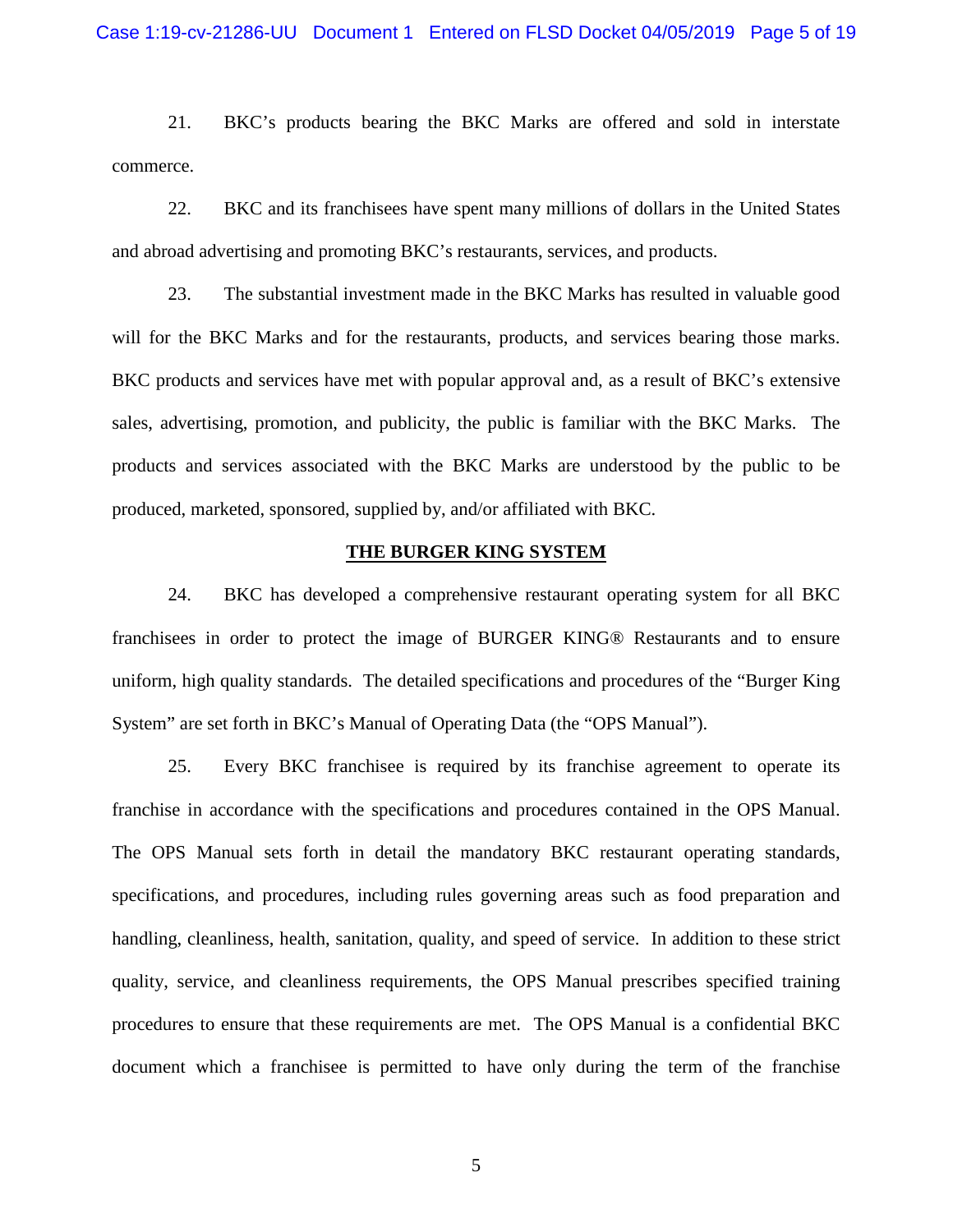agreement.

26. BKC offers a broad range of services to its franchisees in order to monitor and assist a franchisee's compliance with these standards, including training for various levels of personnel as well as other regional and local training and instructional programs. This enables BKC to safeguard the integrity of BURGER KING® Restaurants, the BURGER KING® System, and the BKC Marks.

27. Integral to BKC's compliance and assistance program are periodic inspections and consultations undertaken by BKC personnel and designees specially trained to observe and advise in all areas of restaurant operating procedure. Pursuant to BKC's restaurant visitation process, action plans are issued after a restaurant inspection is conducted. These action plans serve as a training opportunity for the franchisee and as a quality assurance process for BKC to ensure that critical quality, service, and cleanliness standards are being met by the franchisee. Each BURGER KING® Restaurant Franchise Agreement confers upon BKC the right to enter the restaurant premises to perform this vital function.

28. As a result of its substantial expenditures of money and effort in developing and implementing the BURGER KING® System, BKC has established a high reputation and a positive image with the public as to the quality of products and services available at BURGER KING® Restaurants, which reputation and image have been, and continue to be, valuable assets of BKC. BKC strives to maintain that reputation through its careful selection of authorized franchise owners, facilities, and locations and its careful supervision over the manner and quality of its restaurant service.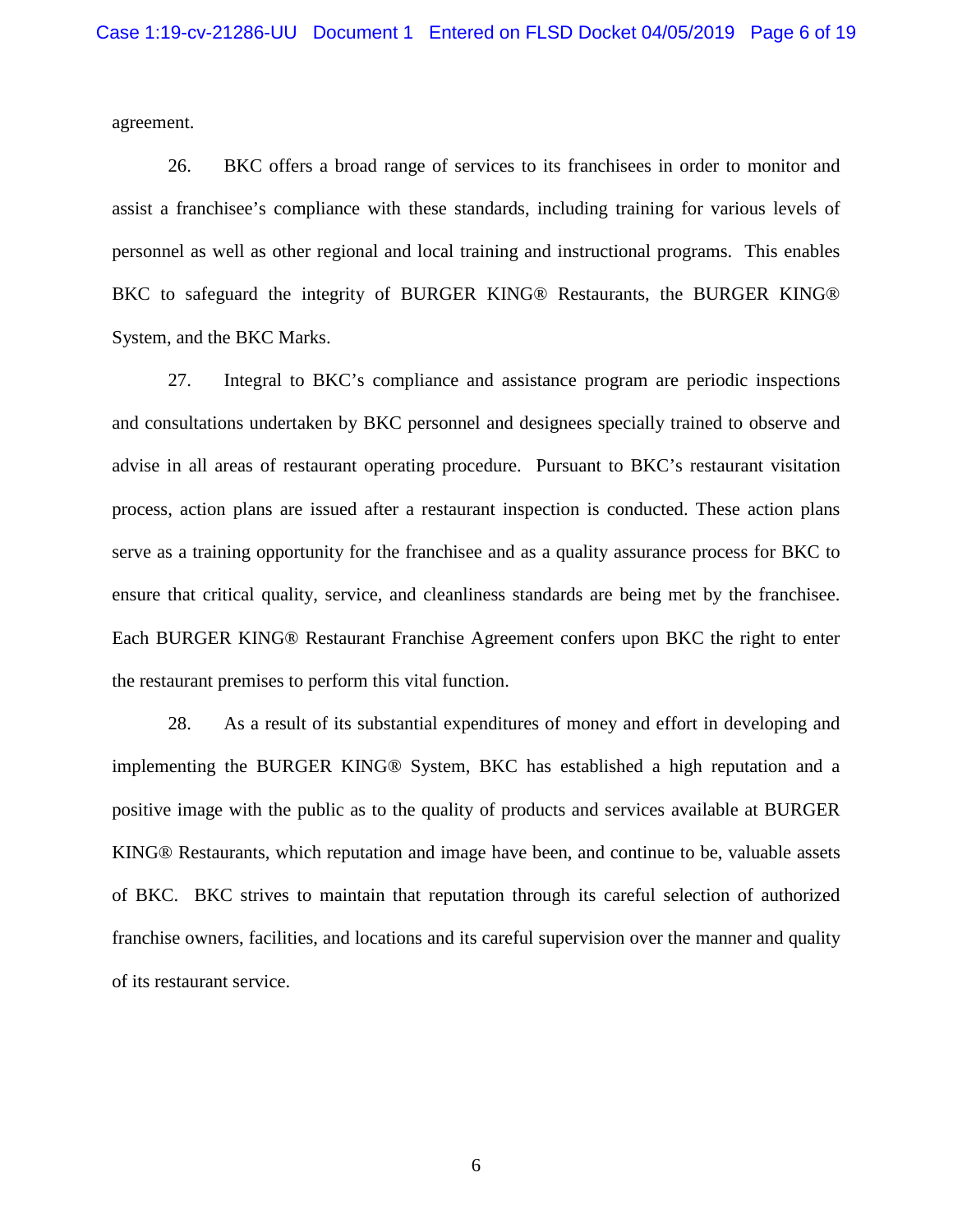# **BKC'S AGREEMENTS WITH DEFENDANTS**

## **Texas Franchise Agreements**

29. Company owned and operated 34 restaurants as franchised BURGER KING® Restaurants (collectively the "Texas Restaurants") in accordance with the terms and conditions of 34 separate BURGER KING® Restaurant Franchise Agreements (collectively the "Texas Franchise Agreements").

30. The BURGER KING® restaurant numbers of the Texas Restaurants, locations, and dates of the Texas Franchise Agreements are set forth below:

| <b>BURGER KING®</b><br><b>Restaurant No.</b> | <b>Address</b>                                 | <b>Franchise Agreement Dated</b> |
|----------------------------------------------|------------------------------------------------|----------------------------------|
| 1904                                         | 1101 S 10th St.<br>Mcallen, TX                 | 12/31/2012                       |
| 2477                                         | 925 North Frontage Road<br>Brownsville, TX     | 08/14/2014                       |
| 3245                                         | 400 North Jackson Road<br>Pharr TX             | 12/04/2015                       |
| 4539                                         | 1902 S 77 Sunshine Strip<br>Harlingen, TX      | 05/27/2015                       |
| 4824                                         | 1700 N 23rd St<br>Mcallen, TX                  | 10/12/2018                       |
| 6417                                         | 1520 S. Closner Street, Edinburg,<br><b>TX</b> | 05/27/2015                       |
| 7183                                         | 2414 East Expressway 83,<br>Mission, TX        | 12/31/2012                       |
| 7354                                         | 700 W Nolana Ave<br>Mcallen, TX                | 12/31/2012                       |
| 8322                                         | 1200 E Interstate 2<br>Pharr, TX               | 12/31/2012                       |
| 9444                                         | 1925 West Tyler<br>Harlingen, TX               | 12/28/2016                       |
| 9519                                         | 2301 North Conway<br>Mission, TX               | 12/31/2012                       |
| 9688                                         | 2313 W Military Hwy<br>McAllen, TX             | 12/28/2016                       |
| 9689                                         | 2120 North La Homa Road<br>Palmview, TX        | 03/21/2016                       |
| 9726                                         | 1617 North Texas<br>Weslaco, TX                | 12/28/2016                       |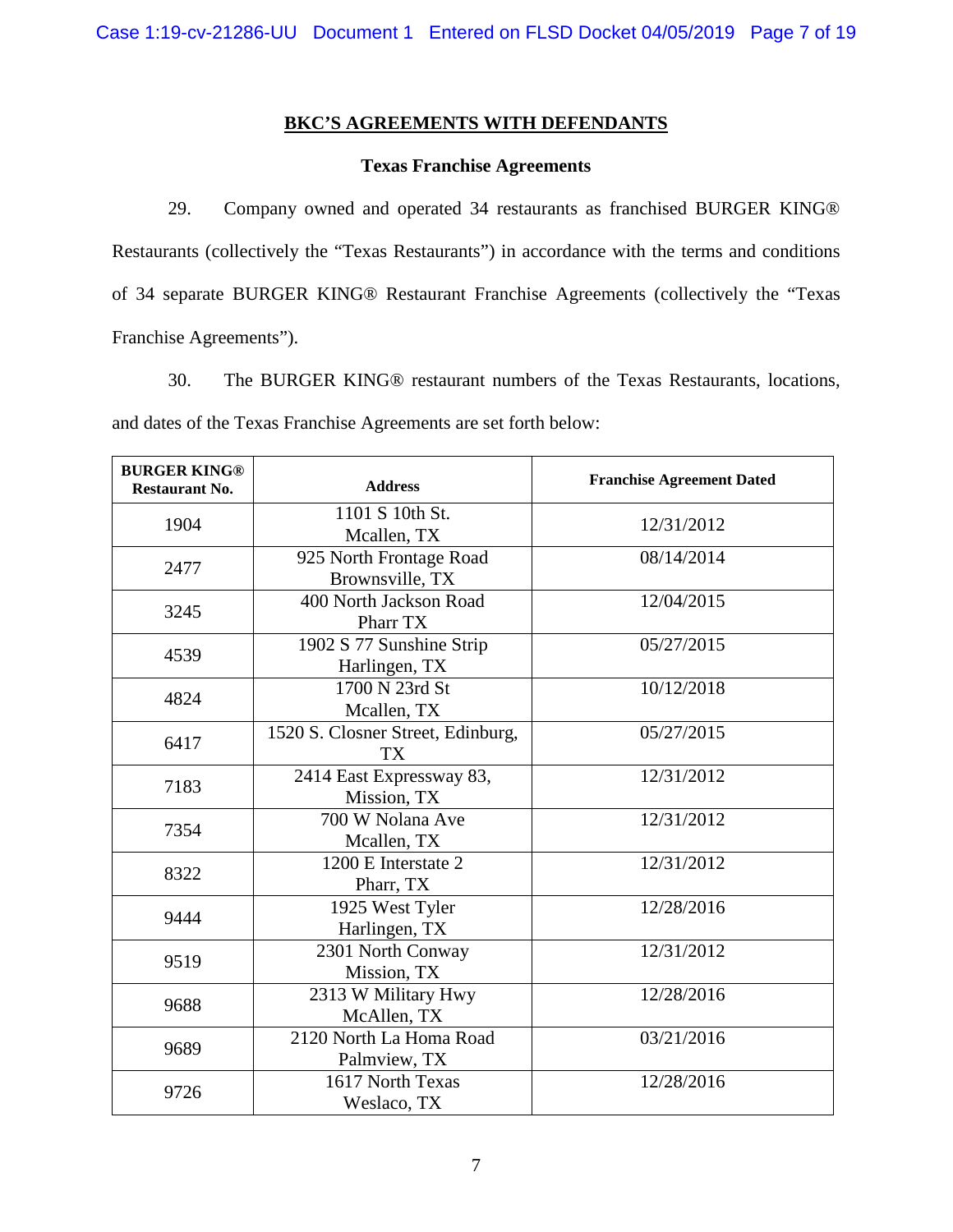| 9880  | 1702 West University<br>Edinburg, TX         | 12/28/2016 |
|-------|----------------------------------------------|------------|
| 9930  | 101 West Nolana Loop<br>Pharr, TX            | 12/31/2012 |
| 9951  | 807-D Frontage Road<br>Donna, TX             | 12/31/2012 |
| 11180 | 601 South Sam Houston<br>San Benito, TX      | 03/21/2016 |
| 11573 | 104 South Expressway 281<br>Edinburg, TX     | 12/31/2012 |
| 11752 | 1100 East Main Street<br>Rio Grande City, TX | 03/21/2016 |
| 12385 | 446 East Frontage Road<br>Alamo, TX          | 12/31/2012 |
| 12431 | 4006 South Mc Coll Road<br>Edinburg, TX      | 12/28/2016 |
| 12501 | 390 E Grant St<br>Roma, TX                   | 12/14/2018 |
| 13002 | 1300 Central<br>Brownsville, TX              | 12/19/2018 |
| 13003 | 419-1/2 South International<br>Weslaco, TX   | 12/28/2016 |
| 13145 | 3585 West Alton Gore<br>Brownsville, TX      | 12/31/2012 |
| 13286 | 100 South International<br>Hidalgo, TX       | 12/17/2018 |
| 13392 | 1102 North Main<br>La Feria, TX              | 12/15/2017 |
| 13425 | 7209 N 23rd St<br>McAllen, TX                | 12/31/2012 |
| 15814 | 688 East Expressway 83<br>La Joya, TX        | 11/02/2006 |
| 16479 | 2511 South Cage<br>Pharr, TX                 | 03/12/2008 |
| 16490 | 1681 State Highway 100<br>Port Isabel, TX    | 03/07/2008 |
| 16761 | 3700 Buddy Owens Ave<br>McAllen, TX          | 09/30/2008 |
| 19886 | 4534 E US HIGHWAY 83<br>Rio Grande City, TX  | 11/02/2013 |

# **Brownsville Franchise Agreements**

31. Company owns and operates 3 restaurants in Brownsville, Texas as franchised BURGER KING® Restaurants (collectively the "Brownsville Restaurants") in accordance with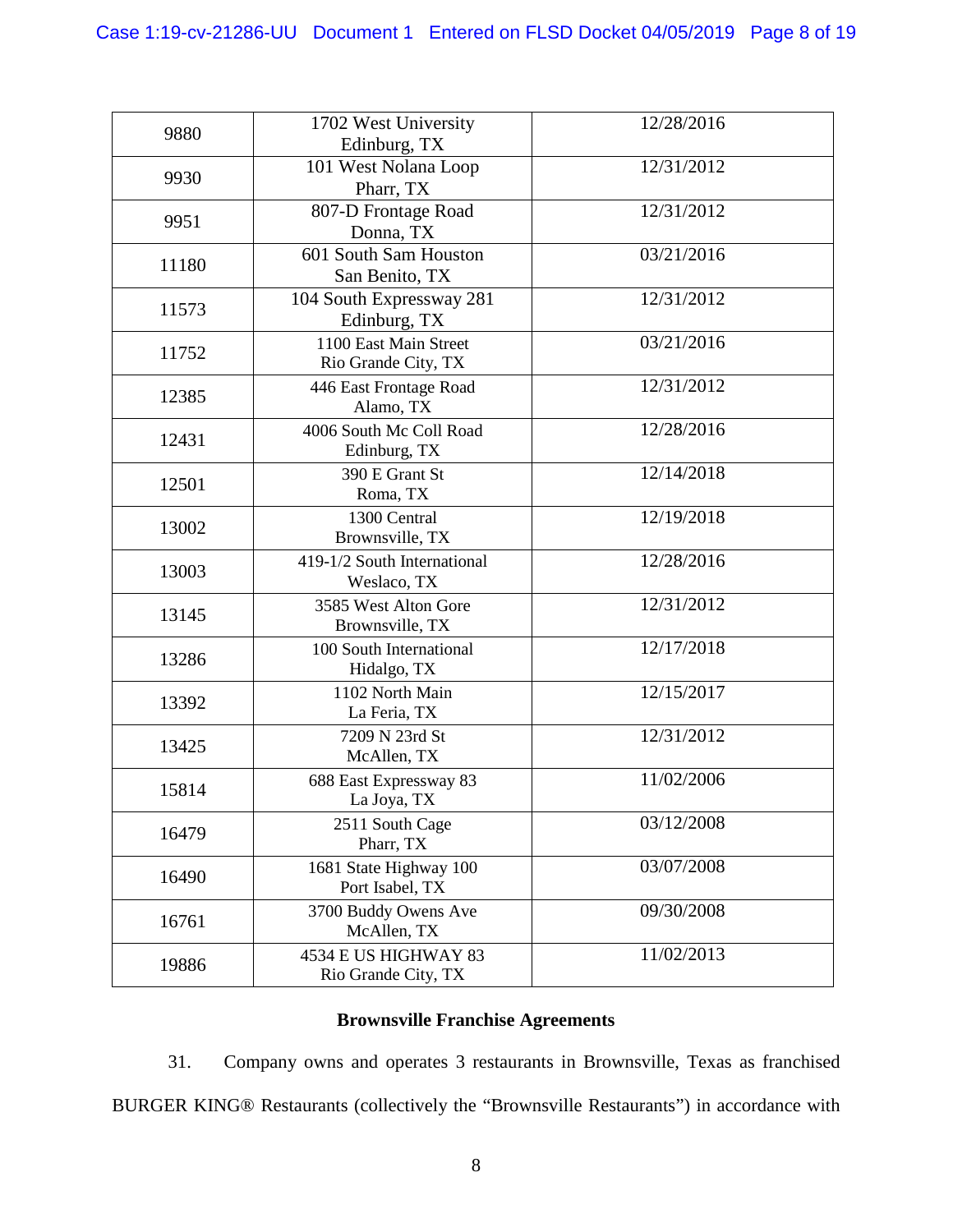the terms and conditions of 3 separate BURGER KING® Restaurant Franchise Agreements (collectively the "Brownsville Franchise Agreements").(The Brownsville Franchise Agreements and the Texas Franchise Agreements are hereinafter collectively the "Franchise Agreements" and the Brownsville Restaurants and the Texas Restaurants are hereinafter collectively referred to as the "Restaurants").

32. The BURGER KING® Restaurant numbers of the Brownsville Restaurants, locations, and dates of the Brownsville Franchise Agreements are set forth below:

| <b>BURGER KING®</b><br><b>Restaurant No.</b> | <b>Address</b>                                    | <b>Franchise Agreement Dated</b> |
|----------------------------------------------|---------------------------------------------------|----------------------------------|
| 9330                                         | 7411 Padre Island<br>Brownsville, TX              | 12/13/1995                       |
| 10849                                        | 3100 Boca Chica Blvd.<br>Brownsville, TX 78521    | 8/25/1997                        |
| 13370                                        | 3235 International Blvd.<br>Brownsville, TX 78521 | 6/26/2000                        |

### **Guarantees**

33. Pursuant to written guarantees (the "Guarantees"), the Guarantor (who is the managing owner of Company) absolutely and unconditionally personally guaranteed the payment and performance of each and every obligation of Company to BKC under the Franchise Agreements.

## **FRANCHISEE OBLIGATIONS, DEFAULT AND TERMINATION**

34. The Franchise Agreements require Company to, among other things, operate the Restaurants in accordance with the operating standards and specifications established by BKC as to service, cleanliness, health and sanitation.

35. The Franchise Agreements contain provisions regarding default and establishing the parties' rights and obligations in the event of a default by Company, the franchisee, under the Franchise Agreements. The relevant terms of the Franchise Agreements provide that a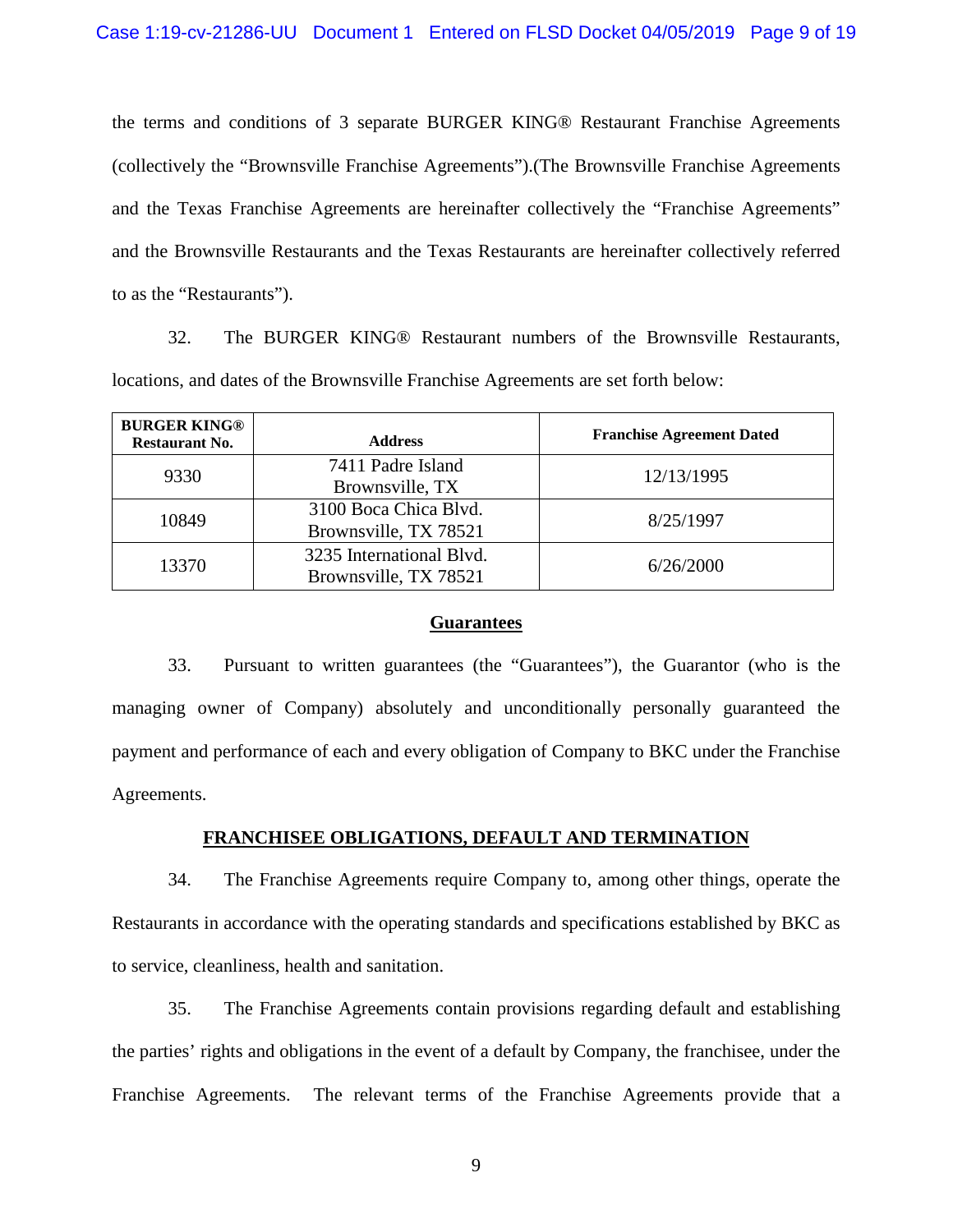franchisee's failure to comply with any provision of the Franchise Agreement is a default of the Franchise Agreement. The Franchise Agreements further provide that "[i]f an act of default hereunder is committed by FRANCHISEE, and FRANCHISEE fails to cure the default after any required notice and within the cure period applicable, BKC may, at its option and without prejudice to any other rights or remedies provided for hereunder or by law, terminate the Franchise Agreement by written notice or otherwise."

36. All of the Franchise Agreements provide in pertinent part that conduct by Company (the franchisee) or the Guarantor (who is the managing owner) which is deleterious to or reflects unfavorably on the franchisee or the BURGER KING® Restaurant System by exhibiting a reckless disregard for the physical and mental well-being of employees, customers, BKC representatives or the public at large constitutes a default. The Texas Franchise Agreements also state, respecting those 34 restaurants, that if this act of default occurs, BKC has the right to terminate the franchise agreement, and such termination shall be effective upon notice to the franchisee with no opportunity to cure.

37. In February 2019, BKC learned that Defendants engaged in conduct which is deleterious to and reflects unfavorably on them and the BURGER KING® Restaurant System by exhibiting a reckless disregard for the physical and mental well-being of employees, customers, BKC representatives or the public at large.

38. As a result, BKC notified Defendants, by letter dated February 15, 2019, that they were in default at BK #4539 and demanded that they perform numerous actions in order to cure the default.

39. Thereafter, on February 25-26, 2019, Defendants' conduct received negative media attention in their area and in other parts of the United States. Defendants' conduct also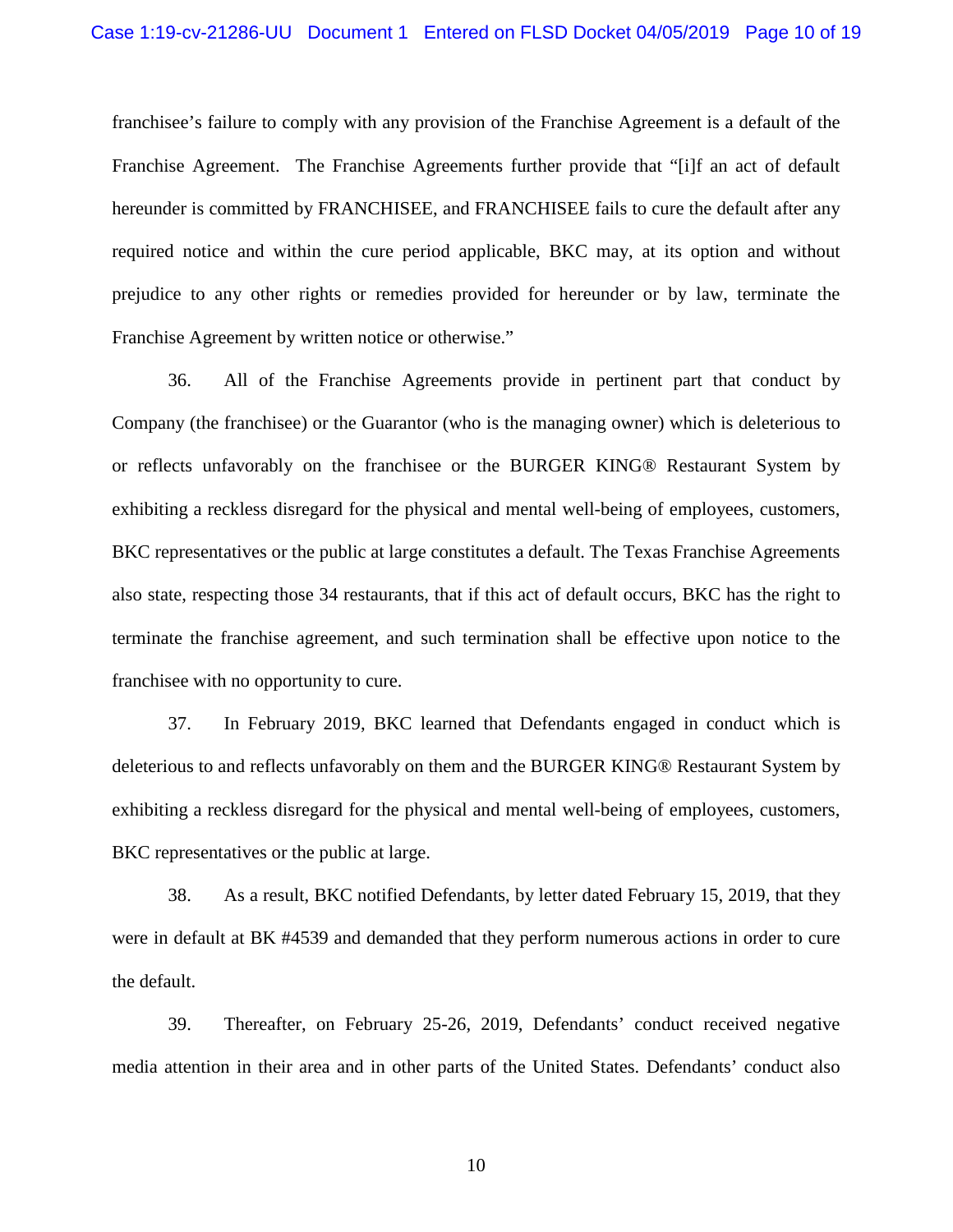generated significant negative social media comments about the BURGER KING® Restaurant system.

40. Defendants' conduct negatively impacted sales in the DMA. This impact has worsened over time.

41. The incidents at BK #4539 were not isolated. BKC accelerated its routine inspection process in the market where BK # 4539 is located and began immediate inspections of all of Defendants' restaurants there. This prompted Defendants to close four locations prior to inspection. Additionally, as a result of these inspections, BKC demanded that Defendants close two additional restaurants.

42. As a result of Defendants' conduct set forth above, BKC notified Defendants, by letter dated March 22, 2019, that they were in default under the Texas Franchise Agreements and that, in accordance with the Texas Franchise Agreements, there was no opportunity to cure the default, resulting in the termination of the Texas Franchise Agreements effective as of the date of the letter.

43. Additionally, by letter dated March 22, 2019, BKC notified Defendants that their conduct also constituted a default under the Brownsville Franchise Agreements and demanded that they cure the defaults within 30 days from receipt of the letter or 33 days from the date of the letter, whichever was earlier.

#### **Termination**

44. Terminated franchisees are prohibited from identifying themselves as either a current or former BURGER KING® Franchisee, from displaying or using any of BKC's trade secrets, promotional materials, the BKC Marks, or any mark confusingly similar. Terminated franchisees are further required, upon termination or expiration of their BURGER KING®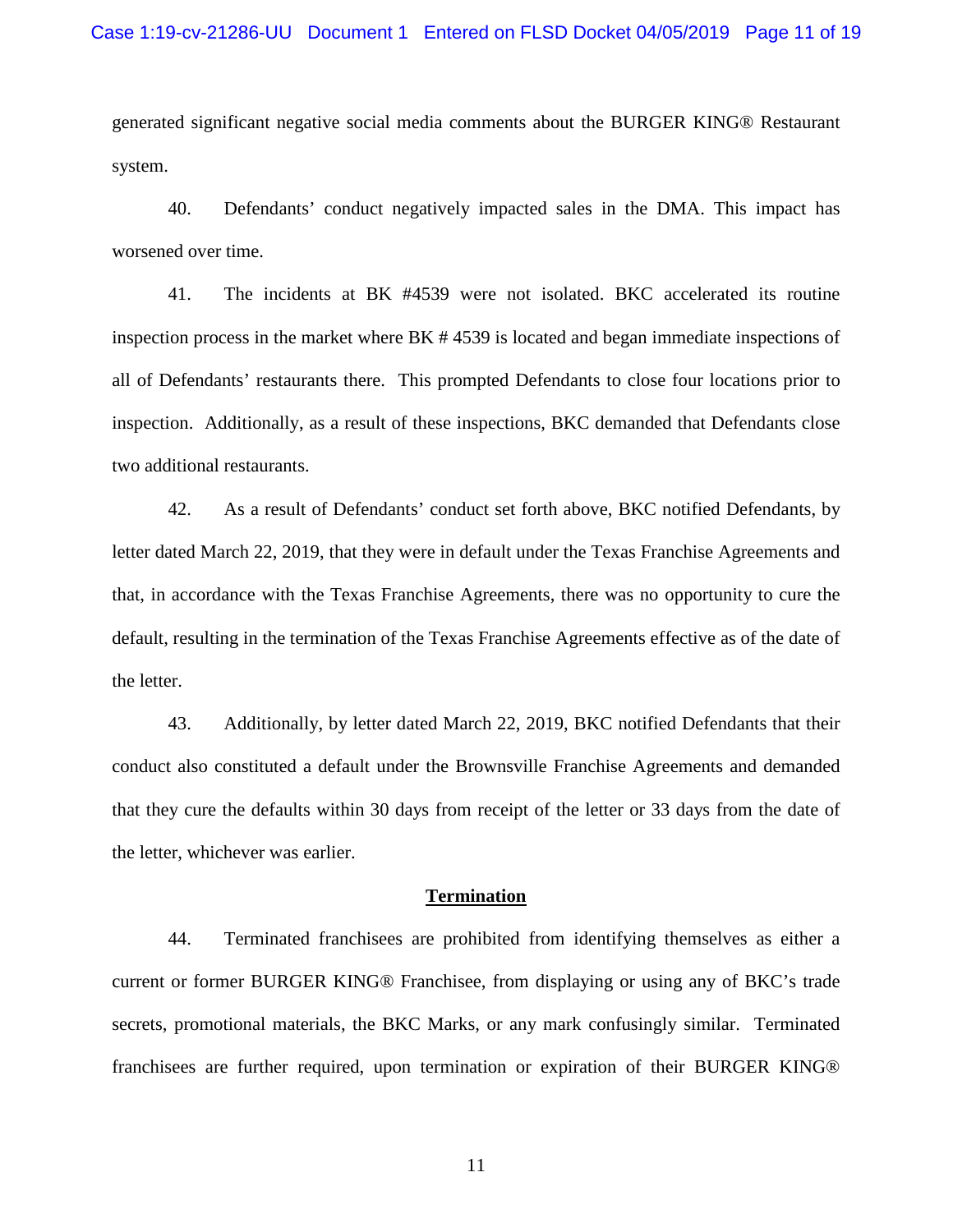Restaurant Franchise Agreement, to immediately make such removals or changes in signs and the building as BKC shall request so as to effectively distinguish the building and premises from its former appearance and from any other BURGER KING® restaurant.

45. In violation of the Texas Franchise Agreements, Defendants continue to hold themselves out to the public as owning and/or operating genuine and authorized BURGER KING® Restaurants by continuing to display and/or use the BKC Marks at the Texas Restaurants subsequent to the Texas Franchise Agreements' termination. Specifically, Defendants continue to operate the Texas Restaurants, despite termination. In so doing, Defendants are infringing upon the BKC Marks and breaching their explicit obligations under the Texas Franchise Agreements.

46. Additionally, Defendants have not returned the OPS Manual and other operational manuals to BKC as required by the Texas Franchise Agreements.

#### **LIKELIHOOD OF CONSUMER CONFUSION AND DECEPTION**

47. Defendants have not tendered to BKC or removed all BURGER KING® signs, logos, menu boards, posters, translights, uniforms, plates, cups, tray liners, and other items bearing the BKC Marks, name, symbols, or slogans, or which are otherwise identified with BURGER KING® Restaurants and are located at the Texas Restaurants.

48. Defendants' continued use of the BKC Marks or any items associated with the BURGER KING® name, symbols, or slogans at the Texas Restaurants is without BKC's license or consent, and has caused or is likely to cause mistake, confusion, or deception in the minds of the public as to source, affiliation, and sponsorship. Upon seeing the familiar BKC Marks, through Defendants' unauthorized use or display thereof, consumers will be deceived into concluding that the products and services sold at the Texas Restaurants are made or supplied by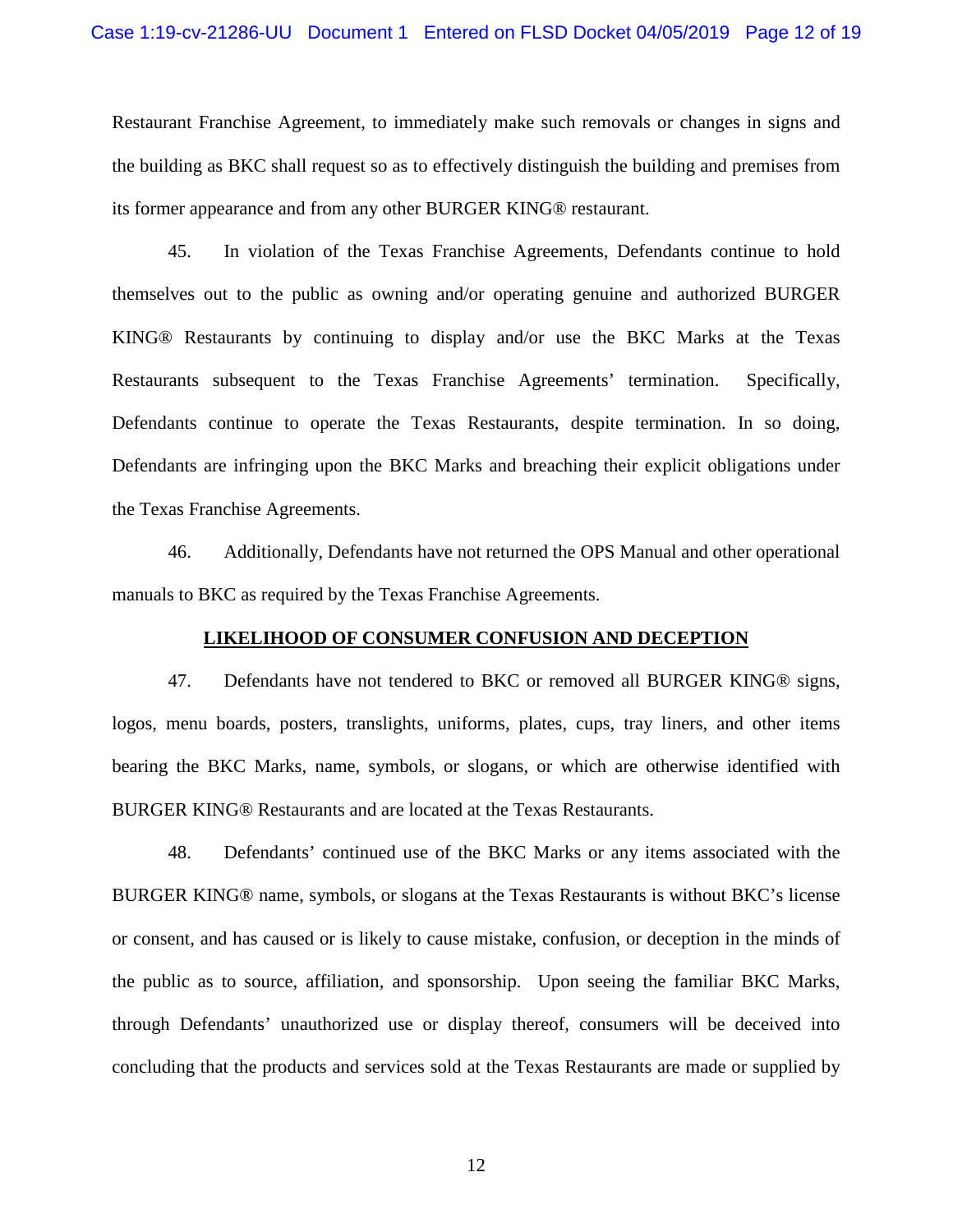BKC, are prepared in the prescribed BKC manner and subject to BKC's supervision, are sponsored or endorsed by BKC, and bear the BKC Marks pursuant to BKC's authority and permission. Such impressions are calculated to and will have a material influence on customers' purchasing decisions, inducing them to patronize the Texas Restaurants in reliance on the goodwill, reputation, and appeal of BKC.

49. By reason of the foregoing, BKC has suffered damages, in an amount presently unknown yet substantial. BKC is no longer is the source or sponsor of the Texas Restaurants and does not endorse said Texas Restaurants, or the products and services provided therein, has not authorized Defendants to use or display the BKC Marks to identify the terminated franchise facilities, products, or services, and has protested expressly against such use.

50. By virtue of the termination of the Texas Franchise Agreements, BKC is unable to control the nature and quality of the goods and services that Defendants provide at the Texas Restaurants.

51. BKC will suffer serious, immediate, and irreparable harm if Defendants' willful infringement of the BKC Marks at the Texas Restaurants is not immediately enjoined. BKC's goodwill and reputation will suffer drastically by virtue of the public's identification of BKC with the management and operation of the Texas Restaurants. In fact, there is no way to measure the customers lost due to Defendants' gross neglect.

52. BKC exercises strict quality control over every phase in the marketing of BURGER KING® products and services, from specification of ingredients, to the supervision of food preparation and handling, to the maintenance of strict standards as to cleanliness, health, sanitation, and quality of service. The carefully nurtured image which BKC now enjoys will be irretrievably injured by any association with the Texas Restaurants, which no longer are subject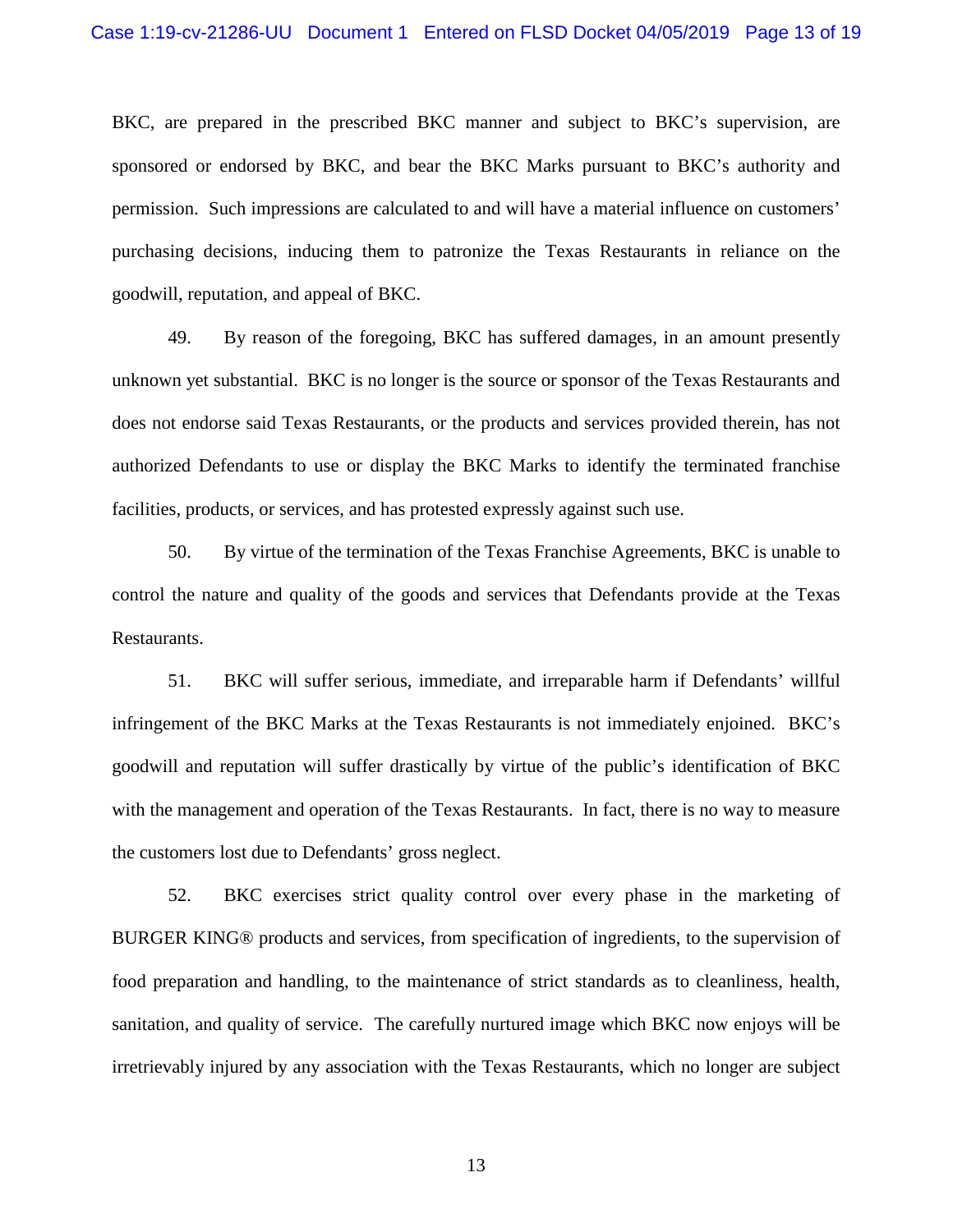to BKC's control and supervision.

53. Defendants' sale of products and services under the BKC Marks at the Texas Restaurants poses an immediate threat to the distinct, exclusive image BKC has created at great expense for its franchisees. BURGER KING® Restaurants, services, and products are known by the BKC Marks which are emblematic of their distinctive source. BURGER KING® Restaurants enjoy a special appeal to consumers which will be diluted by the existence of infringing restaurants with products and services bearing the distinctive BKC Marks. The intangible, but commercially indispensable, value that the BURGER KING® Restaurants now enjoy will be severely undermined by the operation of the Texas Restaurants, which are making unauthorized use of the BKC Marks.

54. Consumer confusion as to the source or sponsorship of restaurants bearing the BKC Marks will be attended not only by an inevitable loss of product distinctiveness, image, and goodwill, but will also cause a diversion of sales from BKC. The economic injury to BKC resulting from such diversion is incalculable and, as such, is an additional source of irreparable harm.

## **COUNT I LANHAM ACT INFRINGEMENT**

55. BKC re-alleges Paragraphs 1 through 54 above as if fully set forth herein.

56. With respect to the Texas Restaurants, Defendants' acts constitute infringements of BKC's registered trademarks and service marks in violation of Section 32 of the Lanham Act, 15 U.S.C. 1114.

# **COUNT II LANHAM ACT FALSE DESIGNATIONS**

57. BKC re-alleges Paragraphs 1 through 54 above as if fully set forth herein.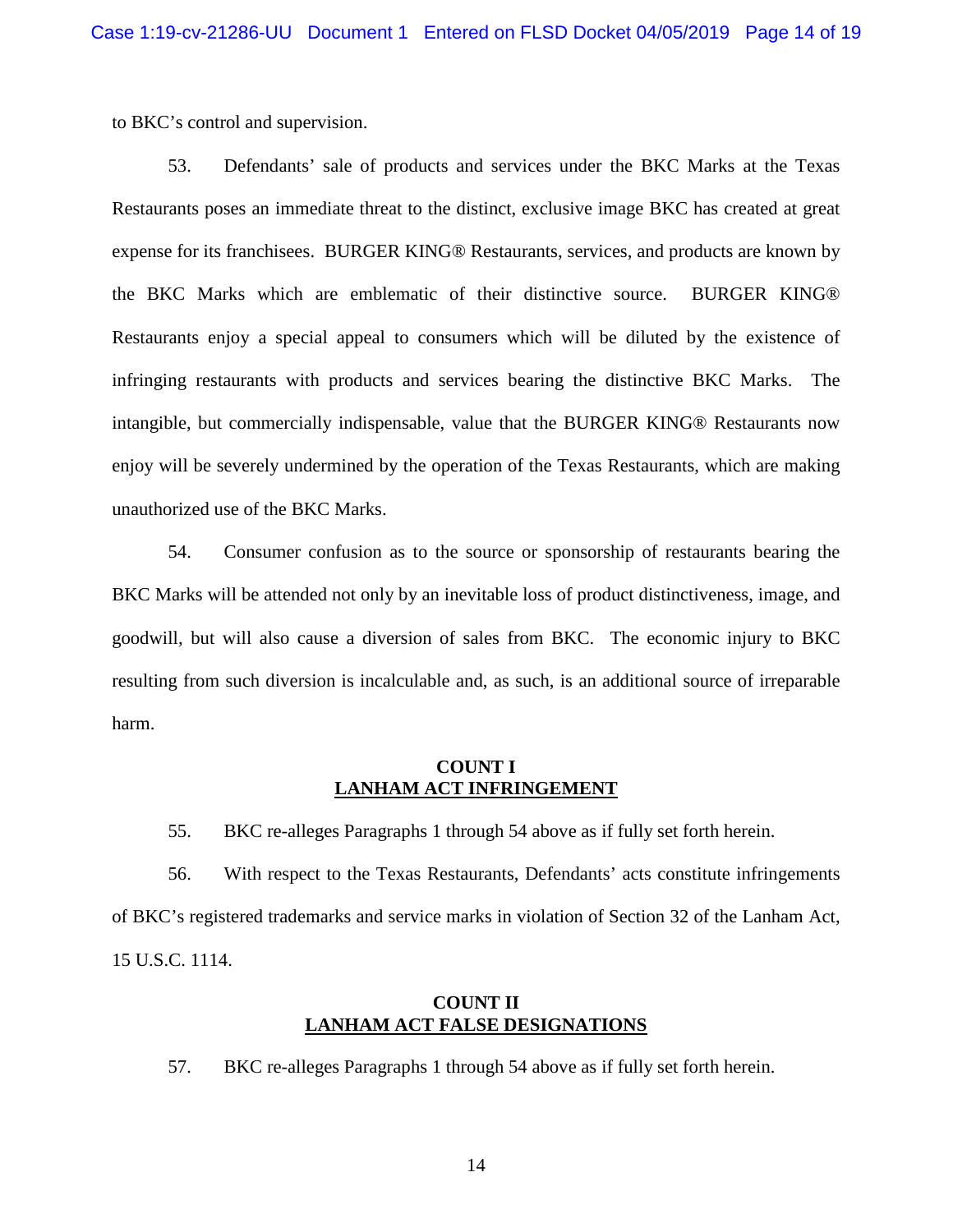58. With respect to the Texas Restaurants, Defendants' acts constitute false designations of origin in violation of Section  $43(a)$  of the Lanham Act, 15 U.S.C. 1125(a).

# **COUNT III COMMON LAW TRADEMARK INFRINGEMENT**

59. BKC re-alleges Paragraphs 1 through 54 above as if fully set forth herein.

60. With respect to the Texas Restaurants, Defendants' acts constitute unlawful trademark and service mark infringements under the common law.

## **COUNT IV COMMON LAW UNFAIR COMPETITION**

61. BKC re-alleges Paragraphs 1 through 54 above as if fully set forth herein.

62. With respect to the Texas Restaurants, Defendants' acts constitute unfair competition under the common law.

## **COUNT V BREACH OF TEXAS FRANCHISE AGREEMENTS**

63. BKC re-alleges Paragraphs 1 through 54 above as if fully set forth herein.

64. Company defaulted under the Texas Franchise Agreements as a result of the deleterious conduct of Defendants which reflects unfavorably on Company and the BURGER KING® Restaurant Systems by exhibiting a reckless disregard for the physical and mental wellbeing of employees, customers, BKC representatives or the public at large.

65. These breaches have directly and proximately caused loss and damage to BKC.

66. Additionally, Company's operation of the Texas Restaurants after termination of the Texas Franchise Agreements and failure to abide by the post termination covenants is also a breach of the Texas Franchise Agreements. These breaches have directly and proximately caused loss and damage to BKC.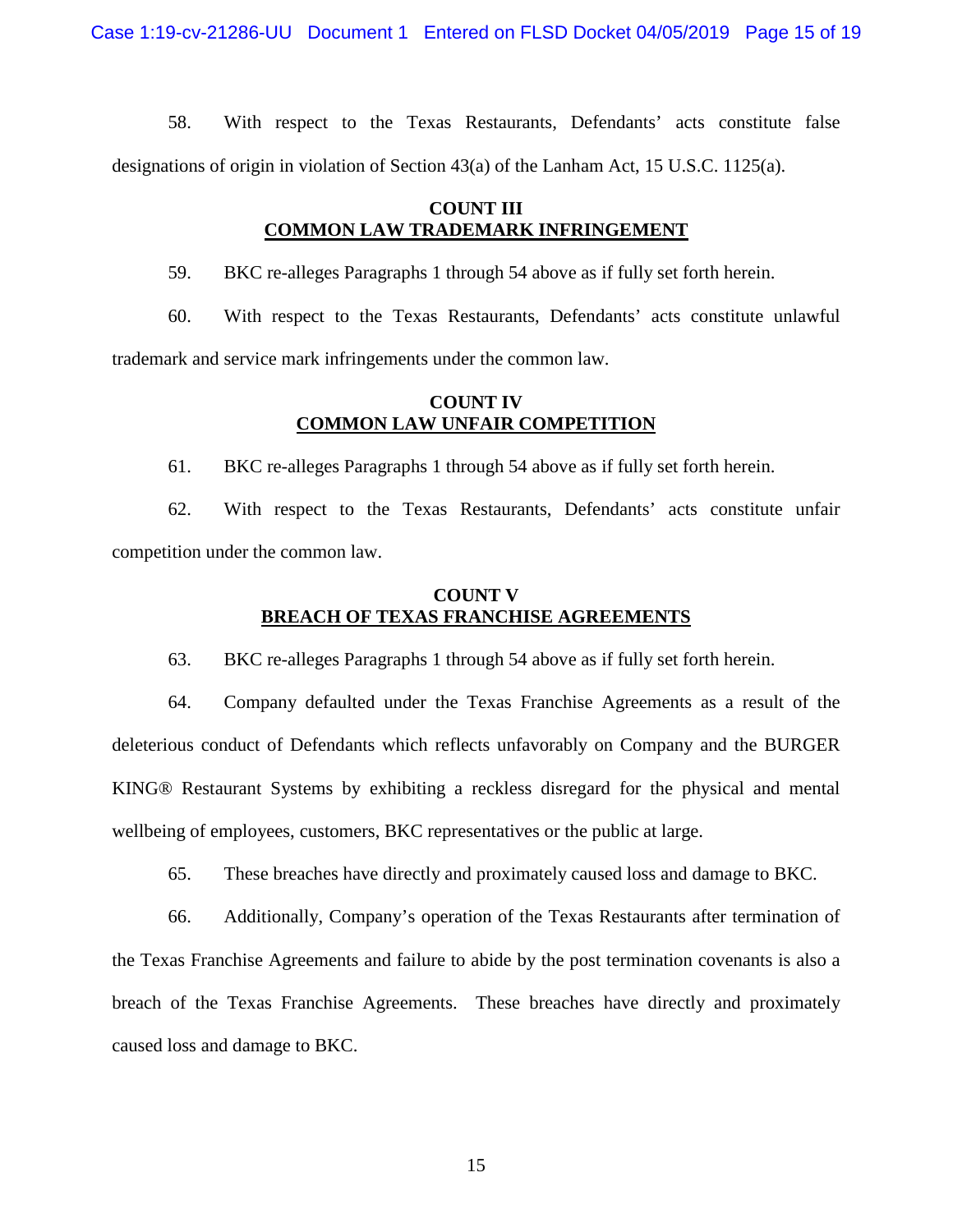## **COUNT VI BREACH OF BROWNSVILLE FRANCHISE AGREEMENTS**

67. BKC re-alleges Paragraphs 1 through 54 above as if fully set forth herein.

68. Company defaulted under the Brownsville Franchise Agreements as a result of the deleterious conduct of Defendants which reflects unfavorably on Company and the BURGER KING® Restaurant Systems by exhibiting a reckless disregard for the physical and mental wellbeing of employees, customers, BKC representatives or the public at large.

69. These breaches have directly and proximately caused loss and damage to BKC.

## **COUNT VII BREACH OF GUARANTEES**

70. BKC re-alleges Paragraphs 1 through 54, 64 through 66 and 68 above as if fully set forth herein.

71. Pursuant to the Guarantees, Guarantor unconditionally and irrevocably personally guaranteed to BKC the payment and performance of each and every obligation of Company under the Franchise Agreements, should Company fail to perform such obligations.

72. Company defaulted under the Franchise Agreements.

73. The failure of Guarantor to ensure Company's compliance with the Franchise Agreements constitutes breaches of the Guarantees.

74. As a direct and proximate result of the breaches of the Guarantees, BKC has been damaged.

#### **DEMAND FOR ATTORNEYS' FEES**

75. The Franchise Agreements and Guarantees at issue in this litigation provide that the prevailing party is entitled to its attorneys' fees and costs. Pursuant to those provisions, BKC hereby demands that it be reimbursed by Defendants for all costs and expenses (including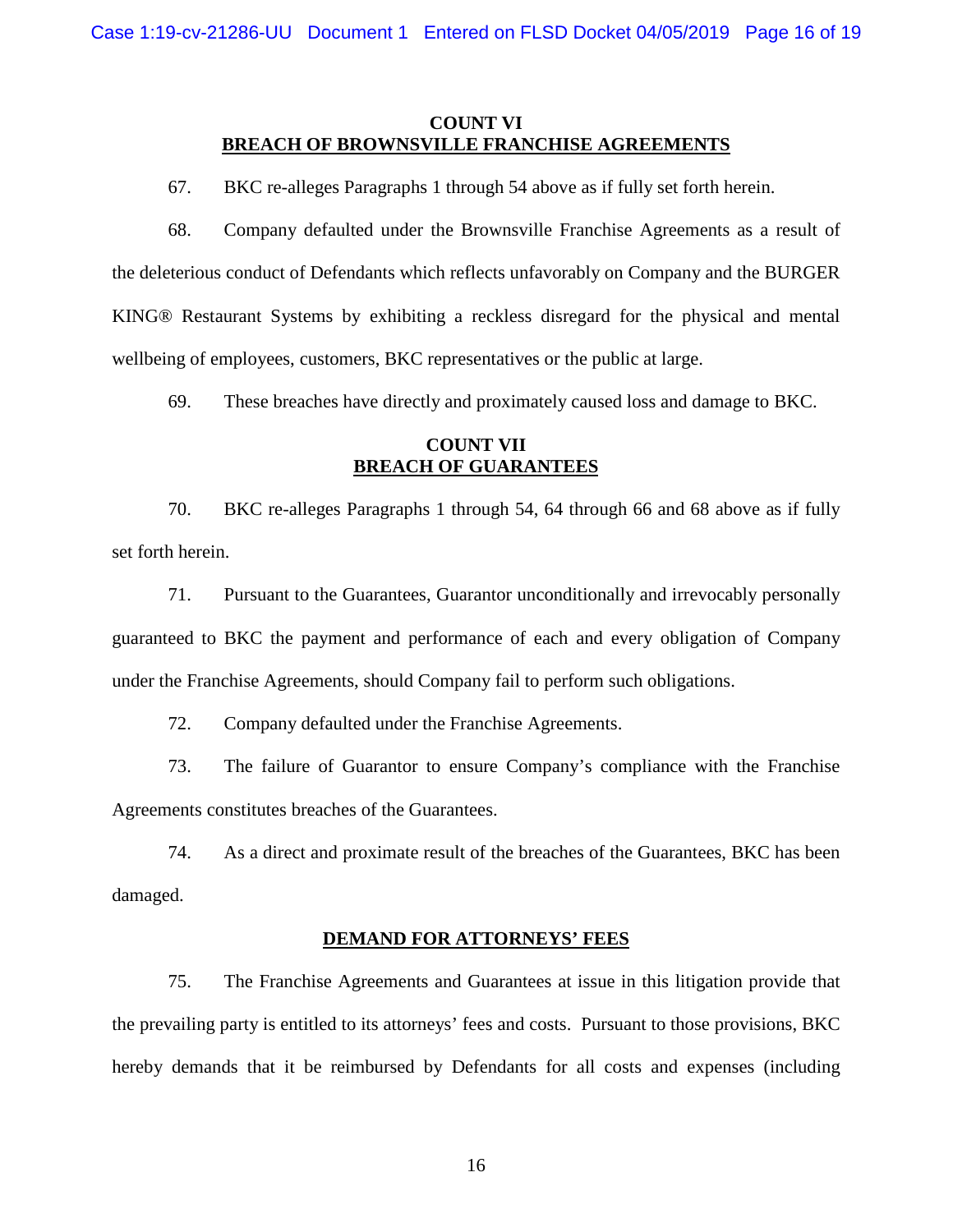attorneys' fees) relating to prosecution of this action.

## **REQUEST FOR RELIEF**

WHEREFORE, Burger King Corporation demands judgment against Defendants Fritz Management, LLC and Guillermo Perales:

1. For preliminary and permanent injunctions enjoining Defendants, and all persons acting on their behalf, in concert with them, or under their control, from:

- (a) manufacturing, packaging, distributing, selling, advertising, displaying, or promoting any product or service bearing any of the BKC Marks, or any colorable imitation thereof at the Texas Restaurants;
- (b) displaying or using any of the BKC Marks to advertise or promote the sale of, or to identify, the Texas Restaurants, or any product or service provided therein; and
- (c) making in any manner whatsoever any statement or representation, or performing any act, likely to lead members of the public to believe that Defendants, the Texas Restaurants, and the products and services provided therein, are in any manner, directly or indirectly, associated, affiliated, or connected with, or licensed, sponsored, authorized, or approved by Burger King Corporation.

2. For preliminary and permanent injunctions directing Defendants, and all persons acting on their behalf, in concert with them, or under their control, to, with respect to the Texas Restaurants:

(a) recall and deliver up to Burger King Corporation all signs, banners, labeling, packaging, advertising, promotional, display, and point-of-purchase materials which bear, or make reference to, any of the BKC Marks, or any colorable imitation of the BKC Marks;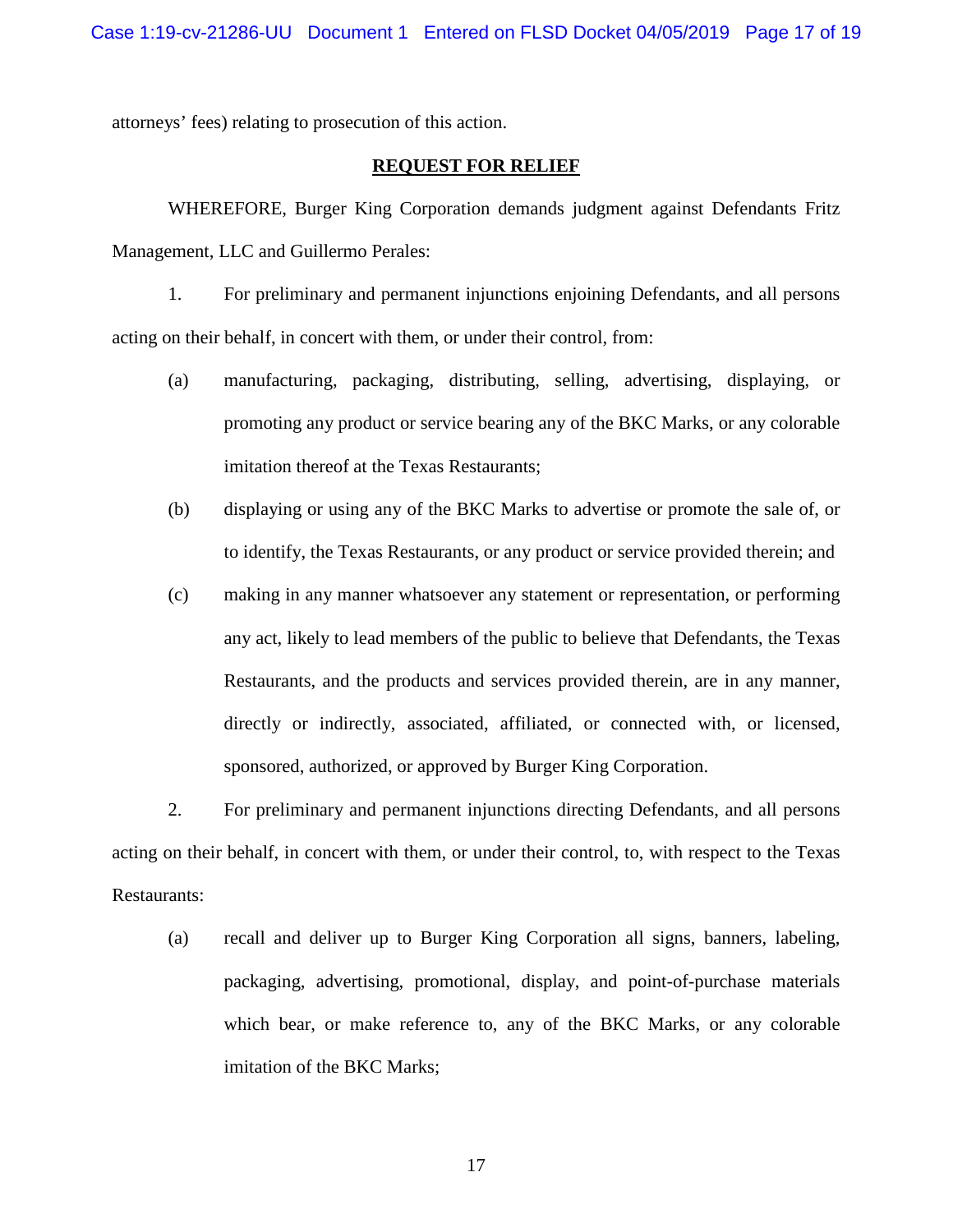- (b) recall and deliver up to Burger King Corporation all copies and editions of the OPS Manuals that are in their actual or constructive, direct or indirect, possession, custody or control, including all supplements and addenda thereto, and all other materials containing restaurant operating instructions, restaurant business practices, or plans of Burger King Corporation;
- (c) allow Burger King Corporation, at a reasonable time, to enter the premises of the Texas Restaurants and make whatever changes, including removal of tangible assets, that are necessary to distinguish the premises from their appearance as a BURGER KING® Restaurant;
- (d) account and pay over to Burger King Corporation all gains, profits, and advantages derived by Defendants from the trademark and service mark infringement, breach of contract, and unfair competition to the full extent provided for by Section 35 of the Lanham Act, 15 U.S.C. §1117, and by the controlling principles of common law.

3. For money damages, plus three times additional actual damages BKC has sustained by reason of Defendants' trademark and service mark infringement, breach of contract, and unfair competition, pursuant to Section 35 of the Lanham Act, 15 U.S.C. §1117;

4. For punitive damages because of the willful nature of Defendants' actions;

5. For pre-judgment interest and Burger King Corporation's reasonable attorneys' fees incurred in protecting its rights in this action in accordance with the terms of the Franchise Agreements and, because of the willful nature of the infringement, pursuant to Section 35 of the Lanham Act, 15 U.S.C. §1117;

6. For an order enjoining Defendants from operating a quick service hamburger